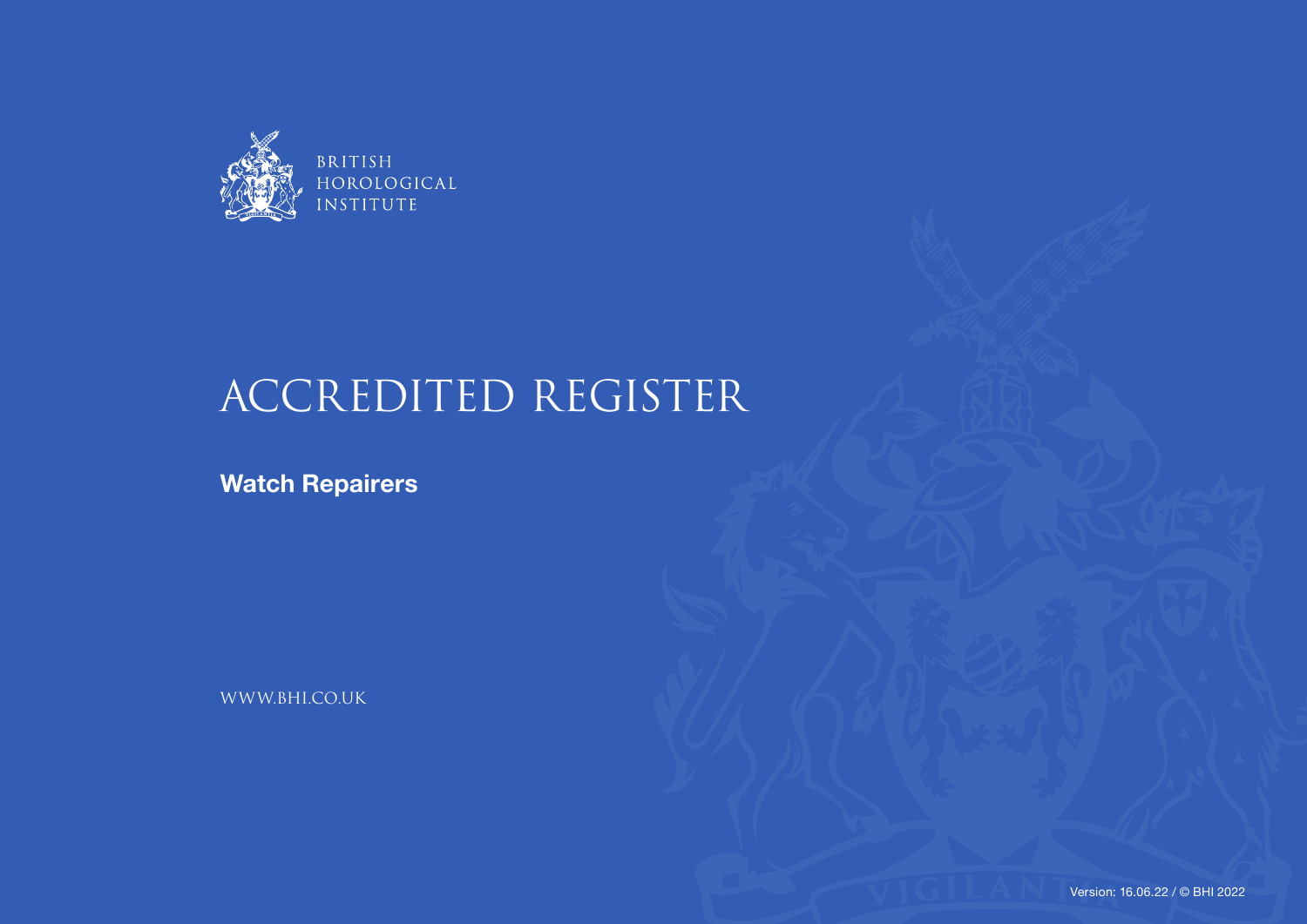| <b>Country</b> | <b>County</b>      | <b>Town</b>       | <b>Firstname</b> | <b>Surname</b> | <b>BHI</b><br>Qual | <b>Phone</b>    | <b>Email</b>                       | <b>Web Address</b>                              |
|----------------|--------------------|-------------------|------------------|----------------|--------------------|-----------------|------------------------------------|-------------------------------------------------|
| England        |                    |                   |                  |                |                    |                 |                                    |                                                 |
|                | Avon               | <b>Bristol</b>    | Michael          | Dimery         | <b>MBHI</b>        | 0845 4900 057   | repairs@premierwatchrepairs.com    | www.premierwatchrepairs.com                     |
|                | Bedfordshire       | Ampthill          | Peter            | Richardson     | <b>FBHI</b>        | 07974 417175    | peterrichardson3@icloud.com        |                                                 |
|                | Bedfordshire       | Dunstable         | Brian            | Groom          | <b>MBHI</b>        | 01525 872679    | brians.groom1@btinternet.com       |                                                 |
|                | Bedfordshire       | Dunstable         | David            | Reavell        | <b>CMBHI</b>       | 01582 665563    | david_rvll@yahoo.co.uk             |                                                 |
|                | Bedfordshire       | Sandy             | Jason            | Abbott         | <b>MBHI</b>        | 01767 449437    | jason@tiempowatchrepairs.com       | www.tiempowatchrepairs.com                      |
|                | <b>Berkshire</b>   | Hungerford        | Chris            | Bessent        | <b>MBHI</b>        | 01488 682277    | enquiries@theclockmaker.info       | www.theclockmaker.info<br>www.clocks4sale.co.uk |
|                | <b>Berkshire</b>   | Pangbourne        | Raphael          | Pfund          | <b>MBHI</b>        | +44 7375 817783 | raphael@horologium.uk              | www.horologium.uk                               |
|                | <b>Berkshire</b>   | Wokingham         | Shuajb           | Berisha        | <b>FBHI</b>        | 0118 375 8883   | info@orawatch.co.uk                | www.orawatch.co.uk                              |
|                | Buckinghamshire    | Aylesbury         | B                | Frow           | <b>MBHI</b>        | 01296 433849    | beranns@btinternet.com             |                                                 |
|                | Cambridgeshire     | Peterborough      | Marvin           | Richards       | <b>MBHI</b>        | 01733 240340    | marvin310158@aol.com               |                                                 |
|                | Cheshire           | Lymm              | Paul             | <b>Brady</b>   | <b>MBHI</b>        | 01925 755010    | info@prestigetimeservices.co.uk    | www.prestigetimeservices.co.uk                  |
|                | Cheshire           | Sandbach          | John             | Murphy         | <b>FBHI</b>        | 07729 618672    | John.watchme@gmail.com             | www.work2time.com                               |
|                | Cornwall           | St. Austell       | Robert           | Reeves         | <b>MBHI</b>        | 01726 65287     | robert@robertreeves.co.uk          | www.robertreeves.co.uk                          |
|                | Cumbria            | Egremont          | G                | Lewis          | <b>MBHI</b>        | 01946 820382    |                                    |                                                 |
|                | Derbyshire         | Ashbourne         | Malcolm          | Wadlow         | <b>FBHI</b>        | 01335 348961    | malcolm@avantijewellers.co.uk      |                                                 |
|                | Derbyshire         | Ashbourne         | Robert           | James          | <b>MBHI</b>        | 01335 300220    | ra.james@btconnect.com             |                                                 |
|                | Devon              | Newton Abbot      | Lewis            | Spiller        | <b>MBHI</b>        | 01626 352193    | lewisspiller@hotmail.com           | www.gunterwatchmakers.co.uk                     |
|                | Devon              | Plymouth          | B                | Adamson        | <b>FBHI</b>        | 07758 835347    | ewr1@hotmail.co.uk                 |                                                 |
|                | Dorset             | Gillingham        | Paul             | Stone          | <b>CMBHI</b>       | 01747 823339    | Time-lord@btconnect.com            |                                                 |
|                | <b>East Sussex</b> | Bexhill-On-Sea    | <b>Nick</b>      | Gauntlett      | <b>MBHI</b>        | 07768 490551    | nickgauntlett@hotmail.co.uk        |                                                 |
|                | <b>East Sussex</b> | Rye               | C                | Heal           | <b>FBHI</b>        | 01797 260207    | chealwatch@btinternet.com          | www.chealwatch.com                              |
|                | <b>Essex</b>       | <b>Billericay</b> | Gary             | Bellefontaine  | <b>MBHI</b>        | 01277 655481    | info@bellefontainesjewellers.co.uk | www.bellefontainesjewellers.co.uk               |
|                | Essex              | <b>Braintree</b>  | James            | Northwood      | <b>MBHI</b>        | 07450 988830    | lenor4h@hotmail.co.uk              |                                                 |
|                | Essex              | Chelmsford        | Terence          | Pilgrim        | <b>MBHI</b>        | 01245 350800    | terencepilgrim@outlook.com         |                                                 |
|                | Essex              | Dunmow            | Peter            | Manning        | <b>FBHI</b>        | 01371 872369    | peter.clocks@btinternet.com        |                                                 |
|                | Essex              | Grays             | J                | Bailey         | LBHI               | 07980 322954    |                                    |                                                 |
|                | Essex              | Kelvedon          | Chris            | Papworth       | <b>MBHI</b>        | 01376 573434    | chrislpapworth@btconnect.com       | www.kelvedonclocks.co.uk                        |
|                | <b>Essex</b>       | Ongar             | Peter            | Currie         | <b>MBHI</b>        | 01277 362555    | eastwaykid@ntlworld.com            |                                                 |
|                | Essex              | Rayleigh          | Mark             | Carter         | <b>FBHI</b>        | 07518 881234    | markgranadaone@aol.com             |                                                 |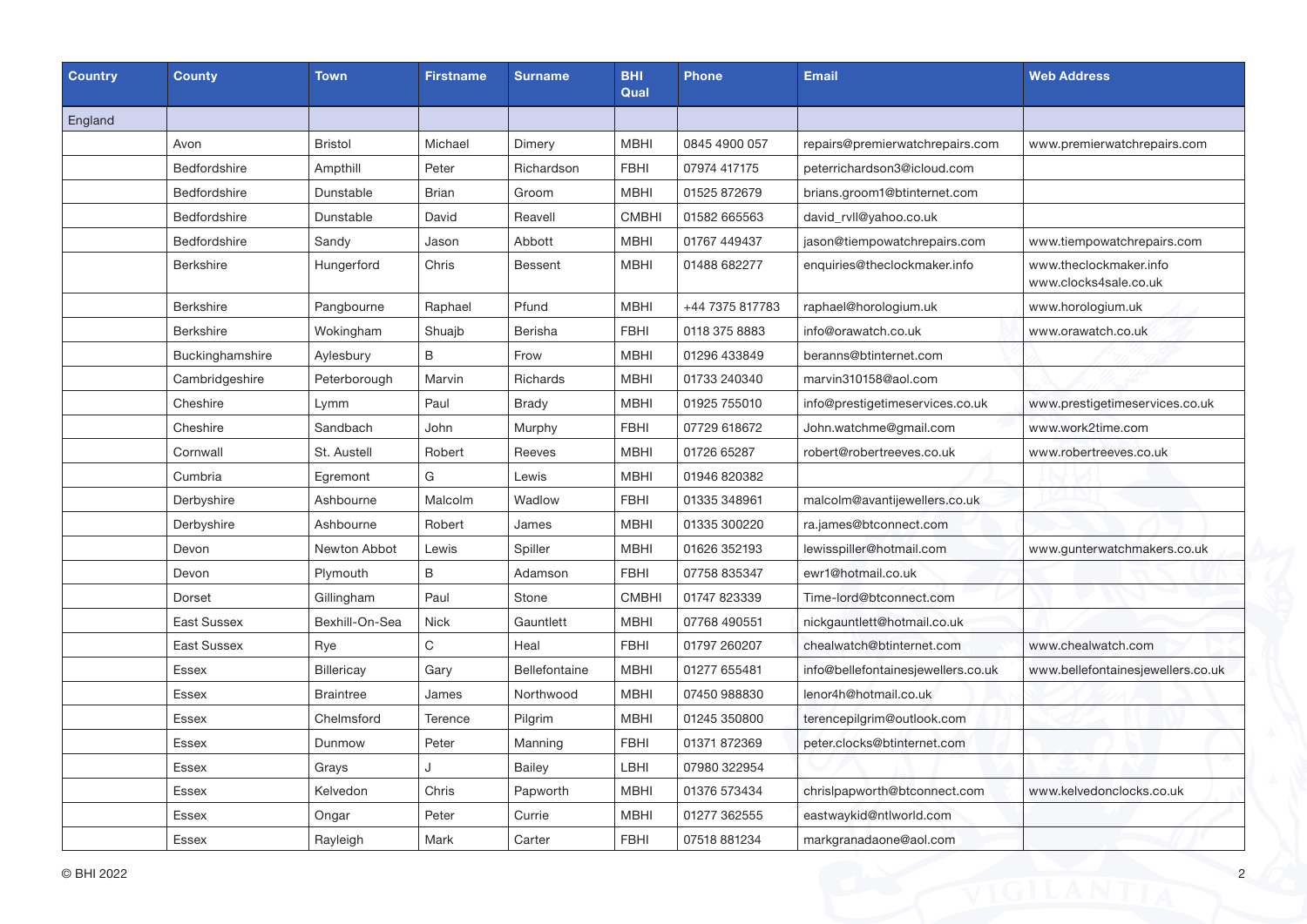| <b>Country</b> | <b>County</b>   | <b>Town</b>          | <b>Firstname</b> | <b>Surname</b> | <b>BHI</b><br>Qual | <b>Phone</b>           | <b>Email</b>                      | <b>Web Address</b>              |
|----------------|-----------------|----------------------|------------------|----------------|--------------------|------------------------|-----------------------------------|---------------------------------|
|                | <b>Essex</b>    | Romford              | Andrew           | Goodbody       | <b>MBHI</b>        | 07827 927933           | andrewgoodbody@hotmail.co.uk      |                                 |
|                | <b>Essex</b>    | Saffron Walden       | Howard           | Newman         | <b>FBHI</b>        | 01799 523316           | clocky@ntlworld.com               |                                 |
|                | Essex           | Westcliff-On-Sea     | Paul             | Williams       | <b>MBHI</b>        | 01702 472574           | paul@antiqueclock.co.uk           | www.antiqueclock.co.uk          |
|                | Gloucestershire | Cirencester          | Kes              | Crockett       | <b>MBHI</b>        | 01285 719932           | info@crockett-daw.co.uk           | www.crockett-daw.co.uk          |
|                | Gloucestershire | Stow-On-The-<br>Wold | John             | Cronin         | <b>FBHI</b>        | 01451 830913           | j.j.cronin@btconnect.com          | www.chronometers.biz            |
|                | Hampshire       | Fordingbridge        | James            | Reed           | <b>CMBHI</b>       | 01725 512393           | reedhorologist@gmail.com          |                                 |
|                | Hampshire       | Portsmouth           | Robbie           | Martin         | <b>MBHI</b>        | 07939 272099           | clock_robbie02@yahoo.co.uk        |                                 |
|                | Hampshire       | Southampton          | D                | Raggett        | MBHI               | 023 8086 8937          | watchcraft.ttc@gmail.com          |                                 |
|                | Hampshire       | Southampton          | Olivier          | Chambert       | <b>MBHI</b>        | 07796 276 110          | contact@onatelier.co.uk           | www.onatelier.co.uk             |
|                | Hertfordshire   | Hatfield             | Mark             | Wiles          | <b>FBHI</b>        | 020 8449 8067          | tempus76@ntlworld.com             | www.clock-watches.co.uk         |
|                | Hertfordshire   | Potters Bar          | E                | Doidge         | <b>MBHI</b>        | 01707 652084           |                                   |                                 |
|                | Hertfordshire   | Potters Bar          | Geoffrey         | <b>Blyth</b>   | <b>CMBHI</b>       | 01707 663695           | geoff.blyth@sky.com               |                                 |
|                | Hertfordshire   | St. Albans           | Edward           | Wright         | <b>FBHI</b>        | 01727 850098           | info@ejwright.co.uk               | www.ejwright.co.uk              |
|                | Hertfordshire   | Tring                | B                | Staniforth     | <b>MBHI</b>        | 01442 824517           |                                   |                                 |
|                | Isle Of Wight   | <b>East Cowes</b>    | Raymond          | <b>Brown</b>   | <b>FBHI</b>        | 01983 295299           | ray@timerepairs.co.uk             | www.timerepairs.co.uk           |
|                | Kent            | Cranbrook            | Anthony          | Gray           | <b>FBHI</b>        | 07860 378122           | info@anthonygrayclocks.com        | www.anthonygrayclocks.com       |
|                | Kent            | Westerham            | Alan             | Lazarus        | <b>MBHI</b>        | 020 8680 1572          | info@watchrepairs.co.uk           |                                 |
|                | Lancashire      | Leyland              | Cyril            | Jennings       | <b>FBHI</b>        | 01772 386491           | cyril@thewatchservicecentre.co.uk | www.thewatchservicecentre.co.uk |
|                | Lancashire      | Lytham St.<br>Annes  | Graham           | Smith          | <b>FBHI</b>        | 01253 794159           | jgs_precision@btopenworld.com     |                                 |
|                | Lancashire      | Manchester           | Ricardo          | Silva          | <b>MBHI</b>        | 0161 8709146           | info@rswatchrepairs.com           | www.rswatchrepairs.com          |
|                | Lancashire      | Ormskirk             | Steven           | Forshaw        | <b>FBHI</b>        | 0151 708 6437          | primetimewatchrepairs@gmail.com   | www.primetimewatchrepairs.co.uk |
|                | Lancashire      | Todmorden            | Jack             | Dawson         | <b>FBHI</b>        | 01706 814411           | elite.watch.services.jd@gmail.com |                                 |
|                | Leicestershire  | Leicester            | M                | Sykes          | <b>MBHI</b>        | 0116 236 2510          | info@clockandwatchrepairs.co.uk   | www.sykesjewellers.co.uk        |
|                | Leicestershire  | Leicester            | Robert           | Jones          | MBHI               | 0116 262 7600          | robertjoneswatches@btconnect.com  | www.robertajones.co.uk          |
|                | Lincolnshire    | Grantham             | Colin            | Houghton       | <b>CMBHI</b>       | 01476 563546           | matthewhoughton11@hotmail.com     | www.houghtonjewellers.co.uk     |
|                | Lincolnshire    | Grantham             | James            | Welbourne      | <b>FBHI</b>        | 01476 565719           |                                   |                                 |
|                | Lincolnshire    | Lincoln              | Roy              | Ellis          | <b>FBHI</b>        | 01522<br>881790/525831 | roy_ellis40@msn.com               | www.timepiecerepairs.co.uk      |
|                | Lincolnshire    | Stamford             | Robert           | Loomes         | <b>FBHI</b>        | 01780 481319           | robertloomes@googlemail.com       | www.dialrestorer.co.uk          |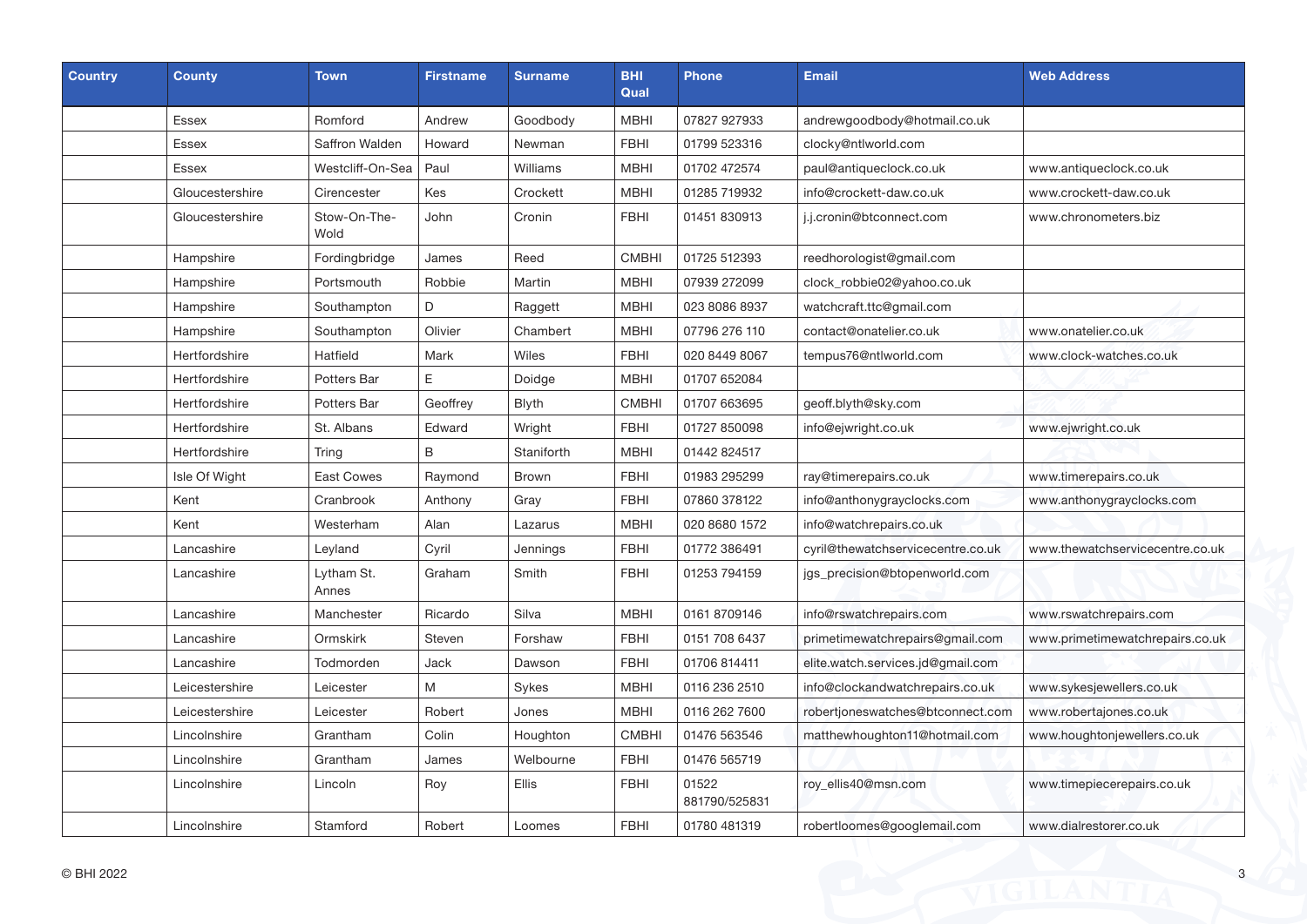| <b>Country</b> | <b>County</b>    | Town            | <b>Firstname</b> | <b>Surname</b>             | <b>BHI</b><br>Qual | <b>Phone</b>   | <b>Email</b>                       | <b>Web Address</b>           |
|----------------|------------------|-----------------|------------------|----------------------------|--------------------|----------------|------------------------------------|------------------------------|
|                | London           | London          | Harold           | Greenberg                  | <b>CMBHI</b>       | 0208 349 1179  | haroldsgreenberg@hotmail.com       |                              |
|                | London           | London          |                  | Forster                    | <b>MBHI</b>        | 020 7491 1675  | enquiries@daviddugganwatches.co.uk |                              |
|                | London           | London          | J                | Walker                     | <b>MBHI</b>        | 0207 629 3487  |                                    |                              |
|                | London           | London          | James            | Harris                     | <b>MBHI</b>        | 0208 8638 7890 | james@harrishorology.com           | www.harrishorology.com       |
|                | London           | London          | Jeff             | Rosson                     | <b>FBHI</b>        | 0207 700 4119  | jeff@cityclocks.com                | www.cityclocks.com           |
|                | London           | London          | Mike             | <b>Barber</b>              | <b>MBHI</b>        | 020 8363 4513  | mikebarbermbhi@hotmail.com         |                              |
|                | London           | London          | Peter            | Georgiou                   | <b>MBHI</b>        | 020 8882 3313  | giorgiojewellers@aol.com           | www.giorgiojewellers.com     |
|                | London           | London          | Russell          | Talerman                   | <b>FBHI</b>        | 020 74910625   | info@russelltalerman.com           | www.russelltalerman.com      |
|                | London           | London          | W                | Salisbury                  |                    | 0207 723 4154  | mail@williammansell.co.uk          | www.williammansell.co.uk     |
|                | London           | London          | Zuber            | Matin                      | LBHI               | 020 7289 0598  | z.matin@amtrn.plus.com             |                              |
|                | Merseyside       | Liverpool       | Alex             | Photi                      | <b>FBHI</b>        | 08445 899758   | info@perpetual-time.com            | www.perpetual-time.com       |
|                | Norfolk          | Great Yarmouth  |                  | Cox & Son                  | LBHI               | 01493 842719   |                                    |                              |
|                | Norfolk          | King's Lynn     | $\mathsf R$      | Seaman                     | <b>MBHI</b>        | 01553 777206   |                                    |                              |
|                | Norfolk          | Norwich         | Simon            | Michlmayr                  | <b>FBHI</b>        | 01603 403687   | admin@michlmayr.com                | www.michlmayr.com            |
|                | North Yorkshire  | York            | Gunter           | Dahndel                    | <b>FBHI</b>        | 07549 951084   | info@mytime-watches.com            | www.mytime-watches.com       |
|                | Northamptonshire | Northampton     |                  | Michael Jones<br>(Jeweler) | LBHI               | 01604 632548   |                                    |                              |
|                | Northamptonshire | Northampton     | L                | Mobbs                      | <b>MBHI</b>        | 01604 715244   | l.mobbs038@yahoo.co.uk             |                              |
|                | Oxfordshire      | <b>Burford</b>  | Thomas           | Ellis-Rees                 | <b>MBHI</b>        | 01993 822132   |                                    |                              |
|                | Oxfordshire      | Oxford          | Lucy             | Herbert                    | <b>MBHI</b>        | 07455 240835   | rlclockwork@gmail.com              | www.runninglikeclockwork.com |
|                | Oxfordshire      | Oxford          | Neville          | Clark                      | <b>MBHI</b>        | 01993 883124   | neville@isisclocks.co.uk           |                              |
|                | Oxfordshire      | Wallingford     | Christopher      | Gamester                   | <b>MBHI</b>        | 01491 839953   | cagamester@hotmail.co.uk           |                              |
|                | Shropshire       | Bridgnorth      | Christopher      | Oliver                     | <b>MBHI</b>        | 01746 762014   |                                    |                              |
|                | Shropshire       | Ellesmere       | Vito             | Sanchi                     | <b>MBHI</b>        | 01691 622282   | vitosanchi@hotmail.com             |                              |
|                | Shropshire       | Shrewsbury      | Siro             | Poli                       | <b>FBHI</b>        | 01743 871128   | info@theclockrepairer.co.uk        | www.theclockrepairer.co.uk   |
|                | Shropshire       | Shrewsbury      | Tyler            | Davies                     | <b>MBHI</b>        | 07713 989504   | TJDhorology@gmail.com              |                              |
|                | Somerset         | <b>Bath</b>     | Stephen          | Taylor                     | <b>MBHI</b>        | 01761 412361   |                                    |                              |
|                | Staffordshire    | Burton-On-Trent | David            | Nathan                     | <b>FBHI</b>        | 01283 319019   | david.l.nathan@outlook.com         | www.timepiecedoctor.co.uk    |
|                | Staffordshire    | Stafford        | Ryszard          | Sliwinski                  | <b>FBHI</b>        | 01785 252845   | rjsliwinsk@outlook.com             |                              |
|                | Suffolk          | Newmarket       | Phillip          | Green                      | <b>MBHI</b>        | 01638 660506   | phillipzgreen@hotmail.com          |                              |
|                | Suffolk          | Sudbury         | $\mathsf E$      | Negus                      | <b>MBHI</b>        | 01787 313352   |                                    |                              |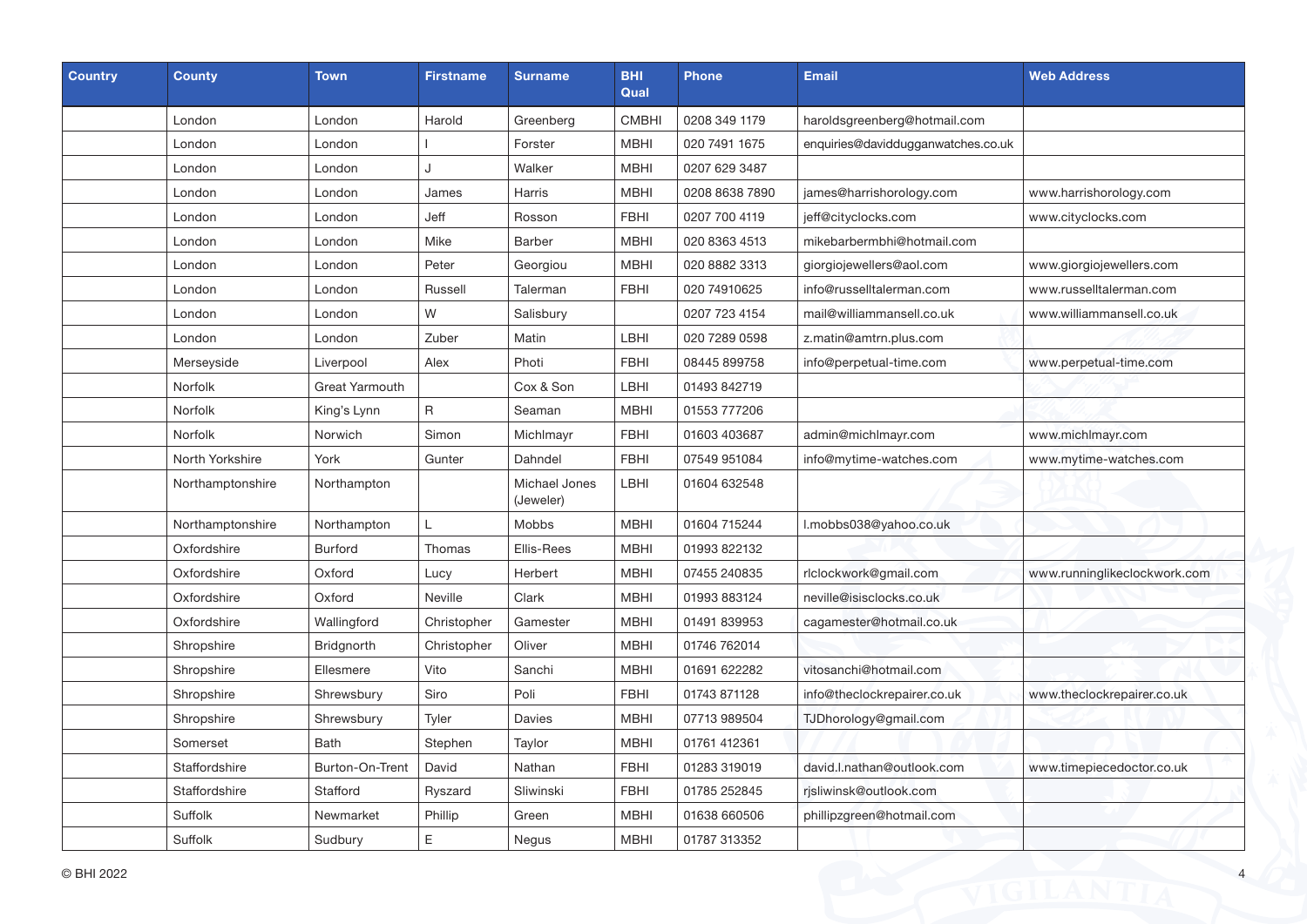| <b>Country</b> | <b>County</b>        | <b>Town</b>             | <b>Firstname</b> | <b>Surname</b> | <b>BHI</b><br>Qual | <b>Phone</b>  | <b>Email</b>                    | <b>Web Address</b>                                     |
|----------------|----------------------|-------------------------|------------------|----------------|--------------------|---------------|---------------------------------|--------------------------------------------------------|
|                | Surrey               | Croydon                 | Abraham          | Altairy        | MBHI               |               | altairy7@hotmail.com            |                                                        |
|                | Surrey               | New Malden              | Mark             | Rowe           | <b>MBHI</b>        | 020 8605 0331 | ma.rowe@btopenworld.com         | www.theclockgallery.co.uk                              |
|                | Surrey               | <b>Thames Ditton</b>    | Keith            | <b>Biles</b>   | <b>FBHI</b>        | 020 8398 1416 | watchclockrepairs88@gmail.com   |                                                        |
|                | Tyne & Wear          | Newcastle-<br>Upon-Tyne | Paul             | Bryant         | <b>MBHI</b>        | 0191 230 2910 | watchrepaircentre@yahoo.com     | www.watchrepaircentre.co.uk                            |
|                | Tyne & Wear          | Newcastle               | Przemyslaw       | Laskowski      | <b>FBHI</b>        | 0191 2302910  | watchrepaircentre@yahoo.com     | www.watchrepaircentre.co.uk                            |
|                | Tyne & Wear          | Sunderland              | J                | Collinson      | LBHI               | 0191 5675394  | time1ord@aol.com                | www.collinsonssunderland.com                           |
|                | Warwickshire         | Nuneaton                |                  | Spiby          | <b>MBHI</b>        | 01455 290113  |                                 |                                                        |
|                | Warwickshire         | Stratford-Upon-<br>Avon | Christopher      | Poel           | <b>MBHI</b>        | 01564 782978  | chrispoel34@hotmail.com         |                                                        |
|                | Warwickshire         | Studley                 | Matthew          | <b>Butler</b>  | <b>MBHI</b>        | 01527 857850  | aworldoftime@gmail.com          | www.aworldoftime.co.uk                                 |
|                | <b>West Midlands</b> | Birmingham              | Francis          | Johnson        | <b>MBHI</b>        | 0121 373 3352 |                                 |                                                        |
|                | <b>West Midlands</b> | Oldbury                 | Lance            | Bennett        | <b>MBHI</b>        | 07784 647668  | birminghamwatchrepair@gmail.com | https://birmingham-watch-repair-ltd.<br>business.site/ |
|                | <b>West Midlands</b> | West Bromwich           | Martin           | <b>Butcher</b> | <b>FBHI</b>        | 01902 423308  | martinbutcher@rudells.com       |                                                        |
|                | <b>West Sussex</b>   | <b>Bognor Regis</b>     | Derek            | Frampton       | <b>MBHI</b>        | 01243 860909  | derek-frampton@hotmail.co.uk    |                                                        |
|                | <b>West Sussex</b>   | <b>Bognor Regis</b>     | Graham           | Frampton       | <b>MBHI</b>        | 01243 865021  | graham_watch@yahoo.com          | www.gmframpton.co.uk                                   |
|                | <b>West Sussex</b>   | <b>Burgess Hill</b>     | $\cdot$          | Warner         | LBHI               | 01444 248323  | ipwarner@btinternet.com         |                                                        |
|                | <b>West Sussex</b>   | Midhurst                | Geoff            | Allnutt        | <b>MBHI</b>        | 01730 813495  | geoff@littlecogs.com            |                                                        |
|                | <b>West Sussex</b>   | Worthing                | Tim              | Wheeler        | <b>MBHI</b>        | 01903 207656  | wheelersclocks@gmail.com        | http://wheelersclocks.co.uk/                           |
|                | Wiltshire            | Salisbury               | Jon              | Van de Geer    | <b>MBHI</b>        | 01722 412841  |                                 |                                                        |
|                | Worcestershire       | Kidderminster           | Nigel            | Stickley       | <b>FBHI</b>        | 01299 827387  |                                 |                                                        |
|                | Worcestershire       | Stourport-On-<br>Severn | Tony             | Stone          | <b>FBHI</b>        | 07814 821461  |                                 |                                                        |
|                | Worcestershire       | Worcester               | M                | Leach          | <b>MBHI</b>        | 01684 573673  | sales@leachjewellers.com        |                                                        |
|                | Worcestershire       | Worcester               | W                | Peplow         | LBHI               | 01905 24026   | richard@peplowjewellers.co.uk   |                                                        |
|                | Yorkshire            | Beverley                | William          | Rice           | <b>MBHI</b>        | 01482 873425  | wrwatches@gmail.com             |                                                        |
| Ireland        |                      |                         |                  |                |                    |               |                                 |                                                        |
|                | County Armagh        | Armagh                  | Alphie           | Lonergan       | <b>MBHI</b>        | 02837 507336  | a_lonergan@hotmail.com          |                                                        |
|                | <b>County Down</b>   | Newcastle               | Peter            | Law            | <b>FBHI</b>        | 028 437 22512 | lawsjewellers@hotmail.co.uk     |                                                        |